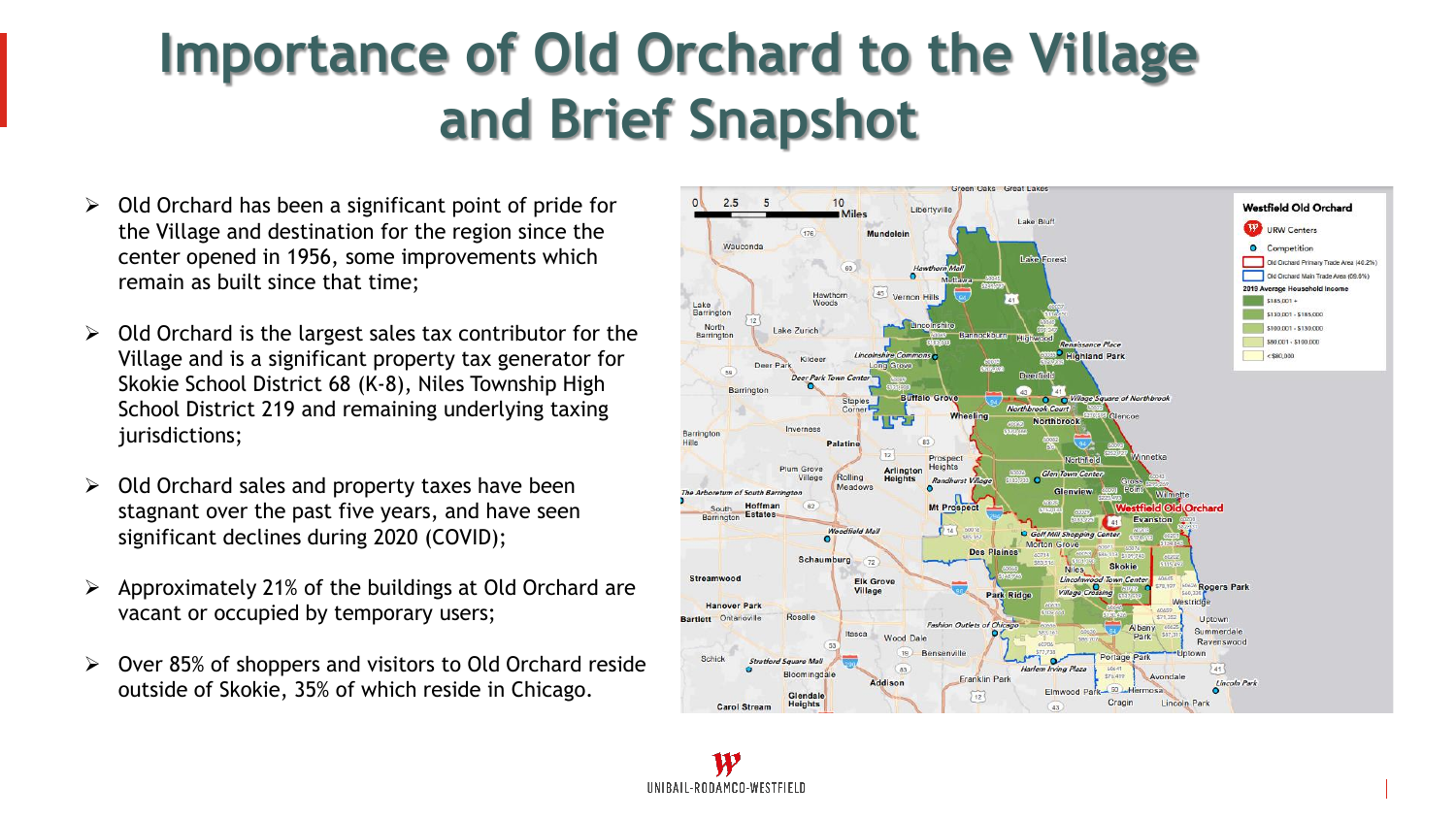# **Why a Business District?**

A Business District is a prudent and selfsupporting tool utilized in over 200 districts throughout Illinois

A Business District will only improve the long term sustainability of revenues for underlying taxing jurisdictions

Old Orchard's property tax burden is 38% of Westfield's expenses; 3x the national average and highest in the URW global portfolio

Another revenue stream is necessary as the last accretive investment occurred in 1991

Retailers are consolidating, closing, and/or pivoting to hybrid models – accelerated by COVID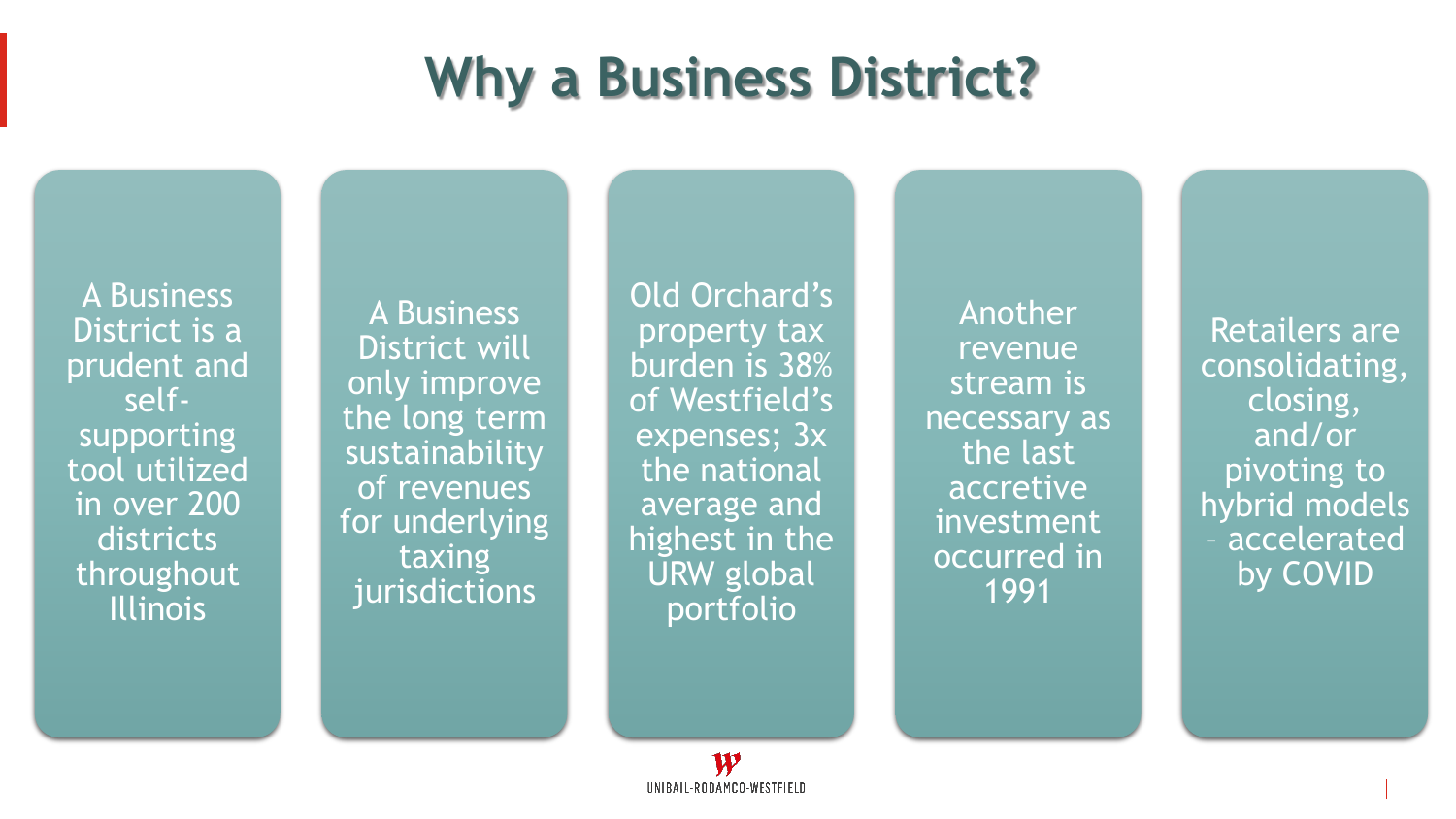## **Qualification of a Business District**



**Not subject to growth & development:**

Over past five years: •8% decline in EAV, •8% decline in property tax collections, •35% drop in sales



**Approximately 21% of center is vacant or occupied by temporary tenants**

No major investments creating new leasable area since 1991 Average age of property within the Center is 48+ years **Predominance of the following blight factors:**

Improper subdivision & obsolete platting Deterioration of site improvements Obsolete design Defective or inadequate street layout



**Conforms to the Village's comprehensive plan** 







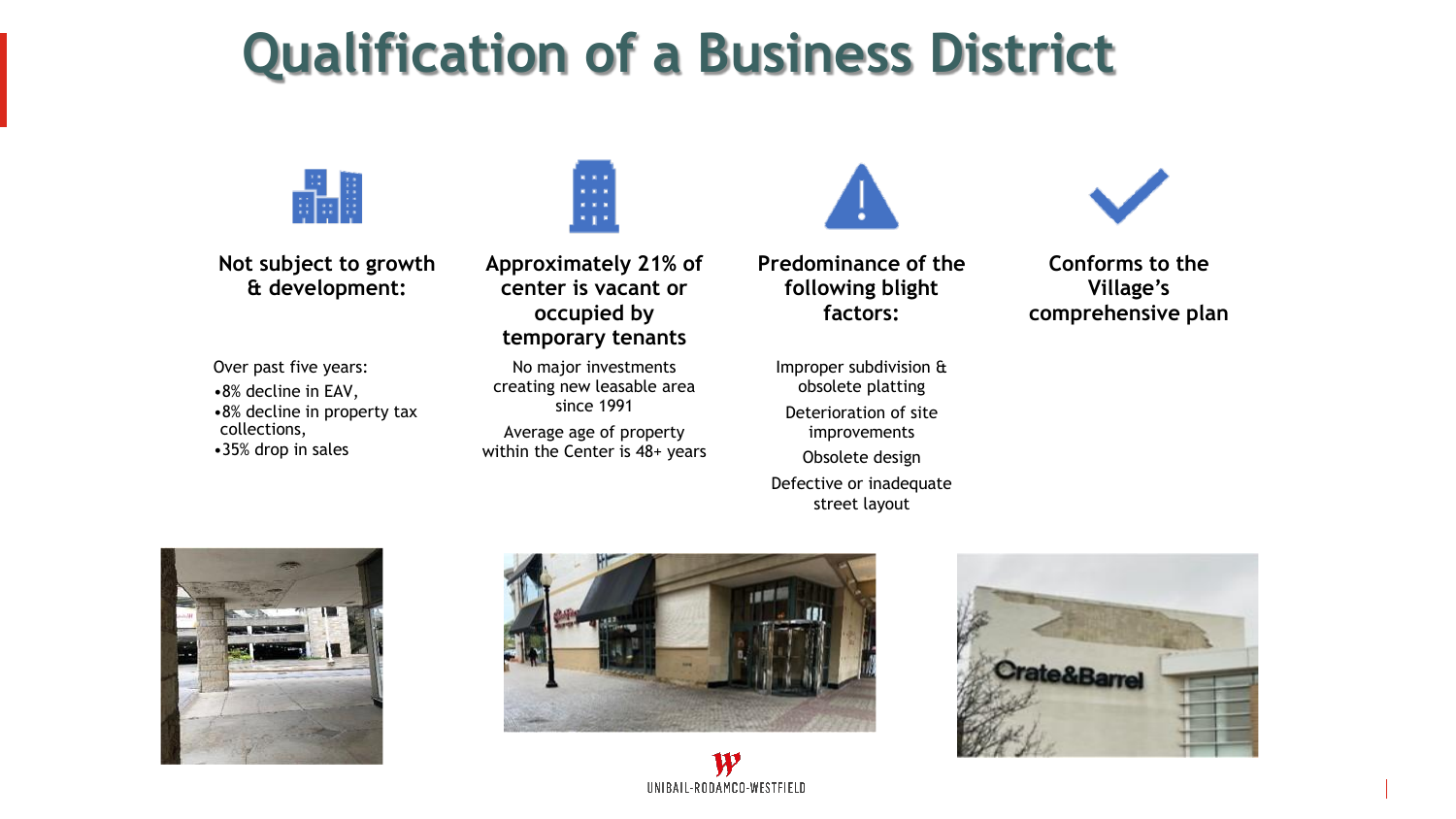# **Mechanics of Business District**



A Business District will be implemented for 23 years;



An additional 1% sales tax will be collected to fund the improvements designated in the plan which will NOT impact the Village's general fund;



The additional 1% sales tax will only apply to the proposed Business District boundaries that ONLY include Old Orchard and NOT the remainder of the Village;



The Business District planned improvements ONLY include existing buildings, common areas, and infrastructure;

Village Board will consider adoption of Business District Plan on February 7th